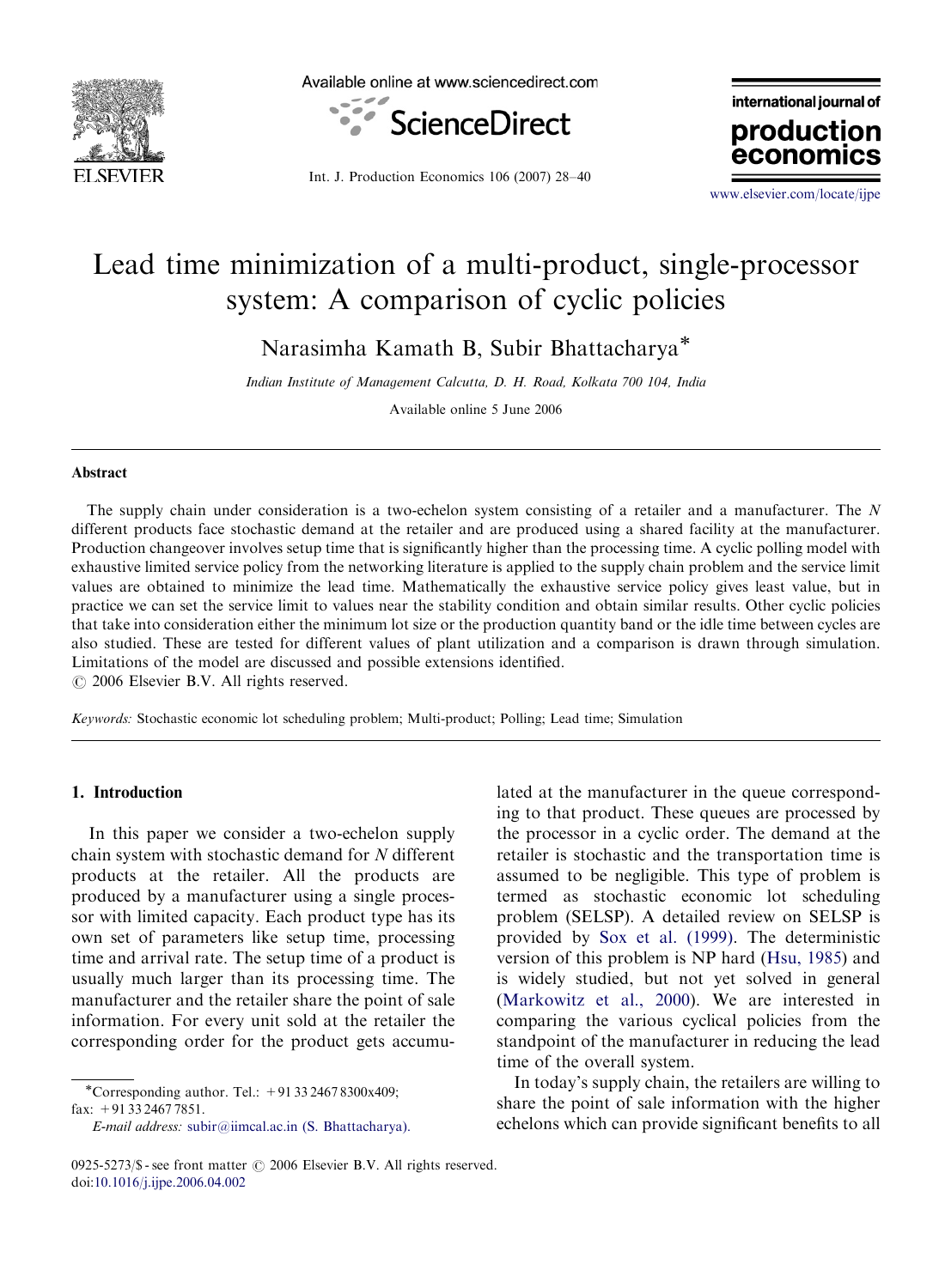the players. We have limited our scope to a retailer–manufacturer supply chain, where the manufacturer has to decide on his production schedule based on the real time information provided by the retailer. We do not get into the problem of determining the optimal quantities to be held by the retailer since, for a given service level, it can be determined using methods available in the literature. As such, the production scheduling of multiple products on a single machine with significant setup time is a classic problem of production planning. The stated problem has a wide range of industrial applications, which include glass manufacturing, injection molding, metal stamping, paper production, semi-continuous chemical processes and production of consumer products like detergents, bar cakes, toothpastes, etc. The practical benefit for the manufacturer is higher plant utilization and the retailer can maintain lower inventory for same level of customer service. In case of multiple retailers having Poisson demand for each of their products, the analysis still holds with the compound Poisson distribution for the demand of products at the manufacturer.

In a supply chain, usually cost and service levels are relevant at the producer end, while lead time is of importance at the retailer end. A short lead time reduces the stockout probability at the retailer and also brings down the holding cost. [Karmarkar](#page--1-0) [\(1987\)](#page--1-0) explores the impact of lot sizes on manufacturing lead time and uses queueing theory to provide implication of lot sizing and work-inprocess inventories on batch manufacturing. A survey by [Das and Abdel-Malek \(2003\)](#page--1-0) indicates that order quantities and supply lead times are the two most important parameters that determine the flexibility of the supply chain. They extend it to derive the annual procurement cost for the supply chain network. [Mohebbi \(2004\)](#page--1-0) focuses on incorporating lead time variability into the analysis of continuous-review inventory systems with stochastic demand and random supply interruptions. In an uncertain demand environment, [Bourland and](#page--1-0) [Yano \(1994\)](#page--1-0) have come up with a production plan that minimizes the expected cost of inventory, setups and overtimes. Their model explicitly considers safety stock, overtime, and the amount and position of planned idle time. The results indicate that capacity slack in the form of planned idle time is not a cost-effective strategy in the context of demand uncertainty. The decisions at the bottleneck not only affect its own performance, but also the

performance at other echelons. [Federgruen and](#page--1-0) [Katalan \(1996\)](#page--1-0) have extensively evaluated the cyclic exhaustive/gated base stock policies and have shown that the long run average cost depends on the total idle time and not on the individual idle time between the different products. The algorithm can be used to compute the steady-state queue size distribution.

A polling model is a system of multiple queues accessed by a single server in a cyclic order. It has been widely used to model time sharing in computer systems. Over the past three decades, there has been extensive research in this field and the focus has been on its application in the networking area. The server has to decide how many packets it should serve from each user before switching over to the next user. The setup time refers to the time to changeover from one queue to another, which is typically very small. [Takagi \(1988\)](#page--1-0) gives a good survey of the different polling mechanisms and discusses exhaustive, gated, limited and decrementing policies in detail. In the exhaustive limited polling policy, a particular product is processed until the queue becomes empty or a service limit  $k_i$  (suffix indicates queue/product) is reached. When  $k_i$  equals infinity, the queue is processed till it becomes empty and this is the exhaustive policy. If the processor on arrival at a queue sees  $m_i$ units and serves  $\min(m_i, k_i)$  units, it is termed as gated limited service policy.  $k_i$  equal to infinity in this case will yield gated policy. Decrementing polling policy decreases the queue length by a fixed quantity, which is unity in most of the cases. [Chang and Sandhu \(1990\)](#page--1-0) provide an exact expression to determine the expected work left in the system when the processor leaves the queue under different service policies. [Sarkar and](#page--1-0) [Zangwill \(1989\)](#page--1-0) provide an efficient technique to obtain the average waiting time of a product in the queue for the exhaustive and gated policies. They compute the variability by solving a set of equations, having as many equations as the number of queues. [Fuhrmann and Wang \(1988\)](#page--1-0) have shown that for cyclic service systems the accuracy of the approximations is well within 20% of the simulated results provided the parameters are not extremely asymmetric and the setup times are not large relative to the processing times. These papers estimate the mean waiting times for given values of  $k<sub>i</sub>$ 's. Our interest lies in coming up with an analytical expression for  $k_i$ 's in the supply chain environment.